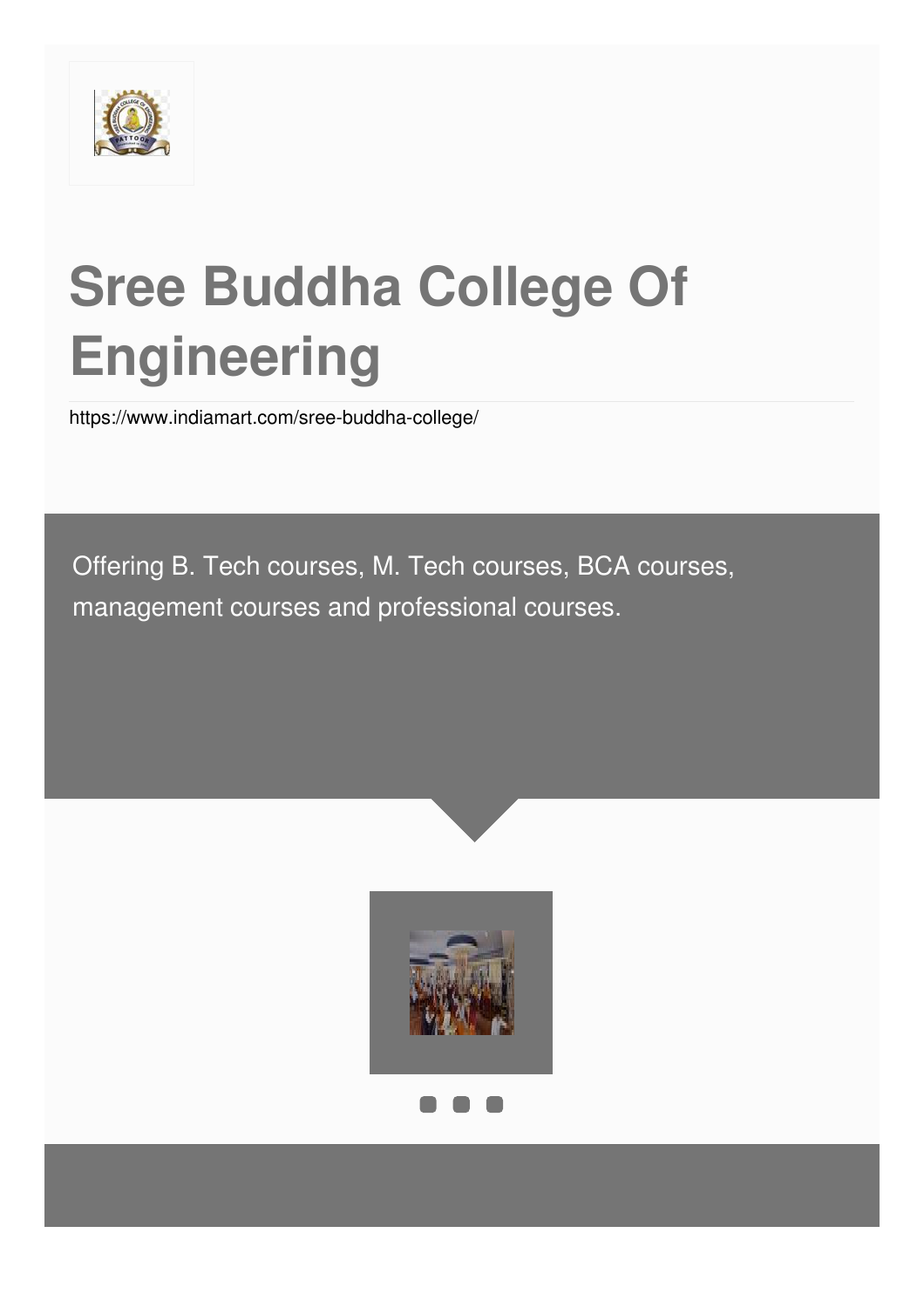### About Us

Sree Buddha College of Engineering, affiliated to Kerala Technological University, has been par excellence in technical education. The sermons of Lord Buddha gave us a lead to be the flowers of exaltation. The primary objective is to promote education and research in the field of technology and to replenish the skills that get lurked in the budding technocrats. Each and every member in the family of SBCE pushes themselves to set the institution as an example to the world. Founded in 2002, Sree Buddha College of Engineering follows the cardinal teaching of Lord Buddha for educating the whole generation imbued with real values of life. The college focuses on the overall personality of students, empowering them to face future challenges. The college has excellent infrastructure, well equipped laboratories with modern instruments to ensure world-class education, and has qualified & well experienced faculty. Situated at Pattoor near Pandalam, a rural area of immense scenic beauty, the college is located in a lush green and picturesque landscape spread over an area of land overlooking a panoramic lagoon bordered by hillocks. The environment friendly and serene atmosphere of the campus provides a refreshing ambience for the mind and soul.

### **For more information, please visit**

<https://www.indiamart.com/sree-buddha-college/aboutus.html>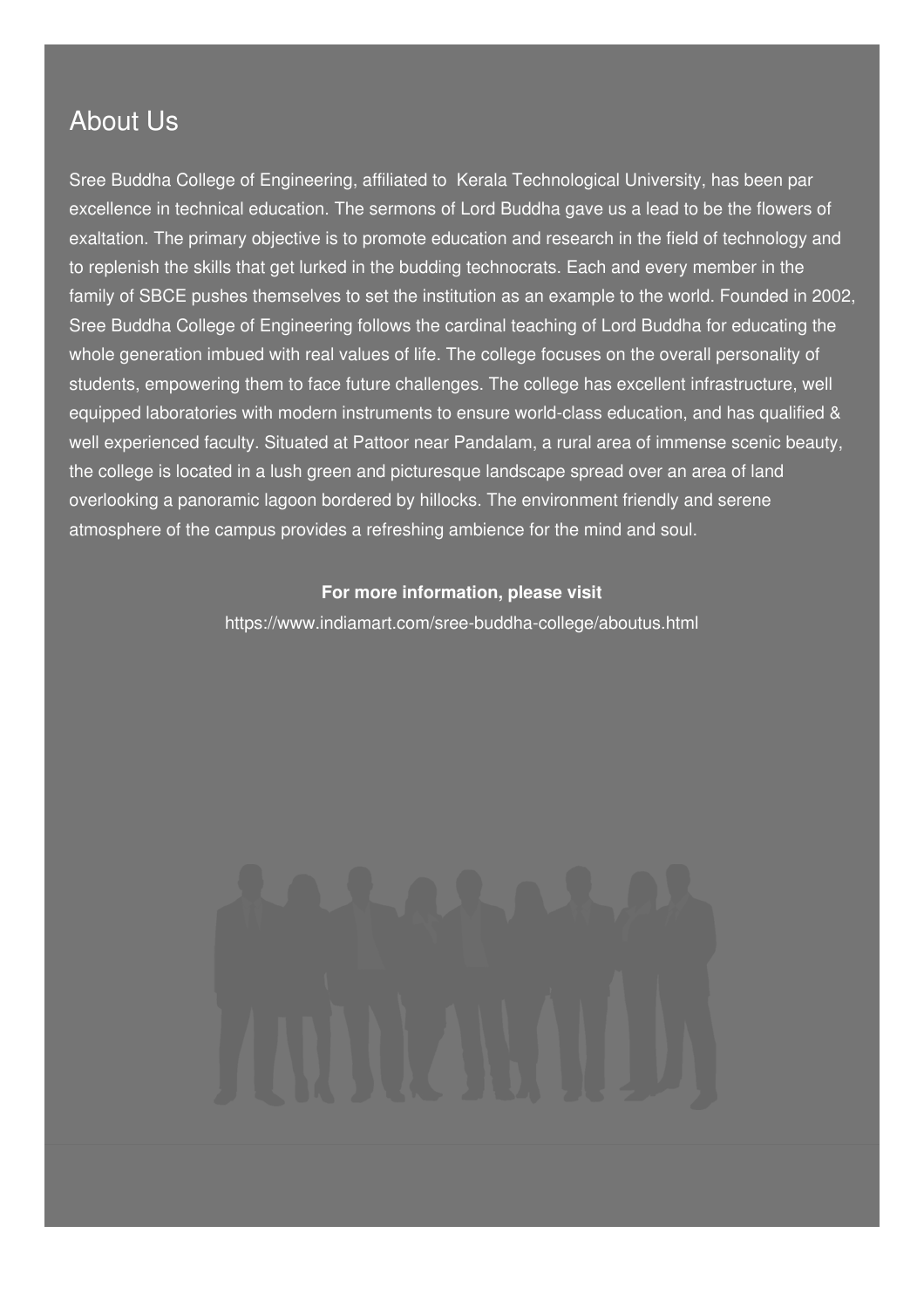### **OTHER SERVICES**



**B Tech Civil Engineering** Course



M Tech Mechanical **Engineering Course** 



**B Tech Courses** 



M Tech Courses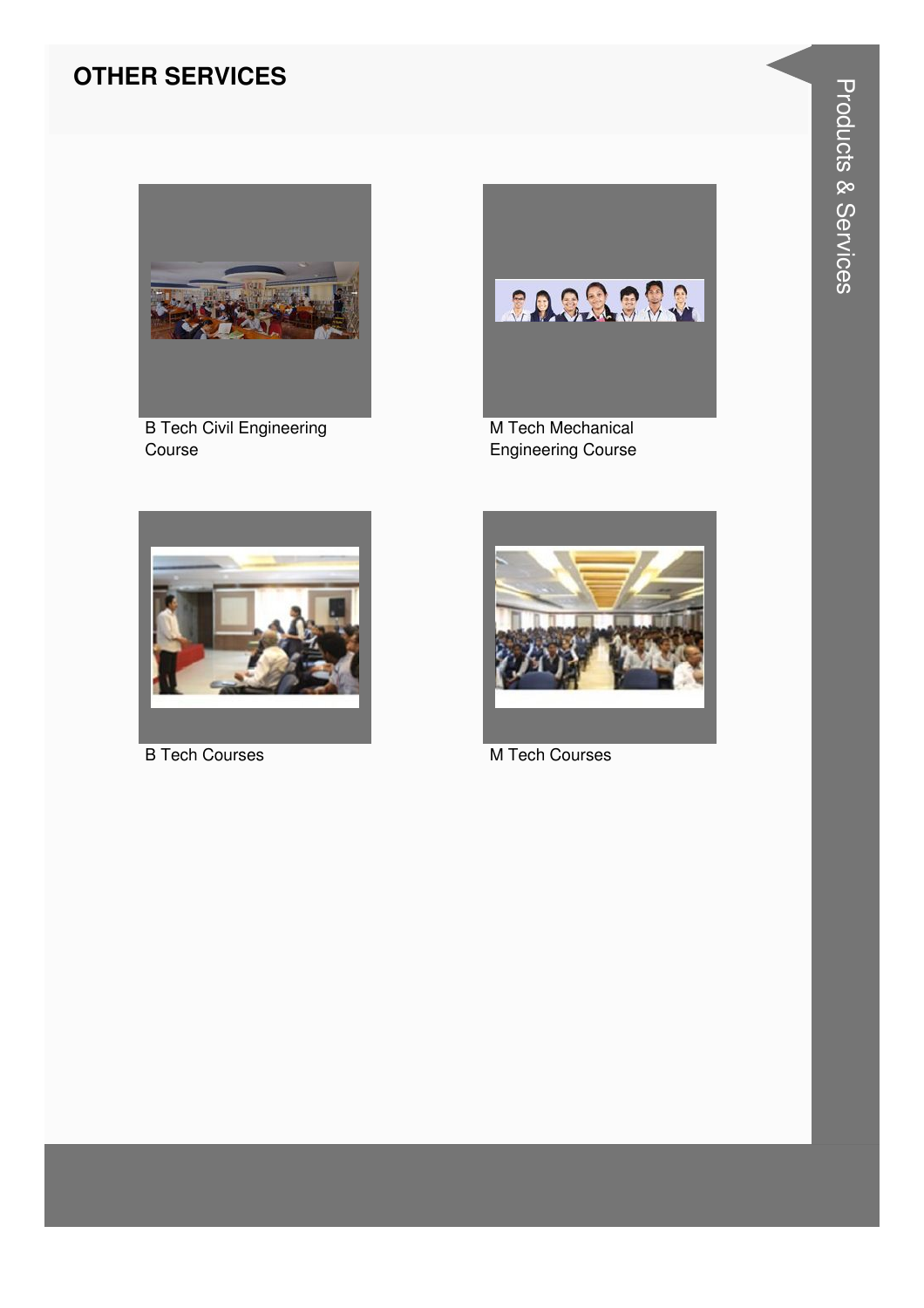## Factsheet

| Year of Establishment            | : 2002              |
|----------------------------------|---------------------|
| Nature of Business               | : Service Provider  |
| <b>Total Number of Employees</b> | $: 11$ to 25 People |